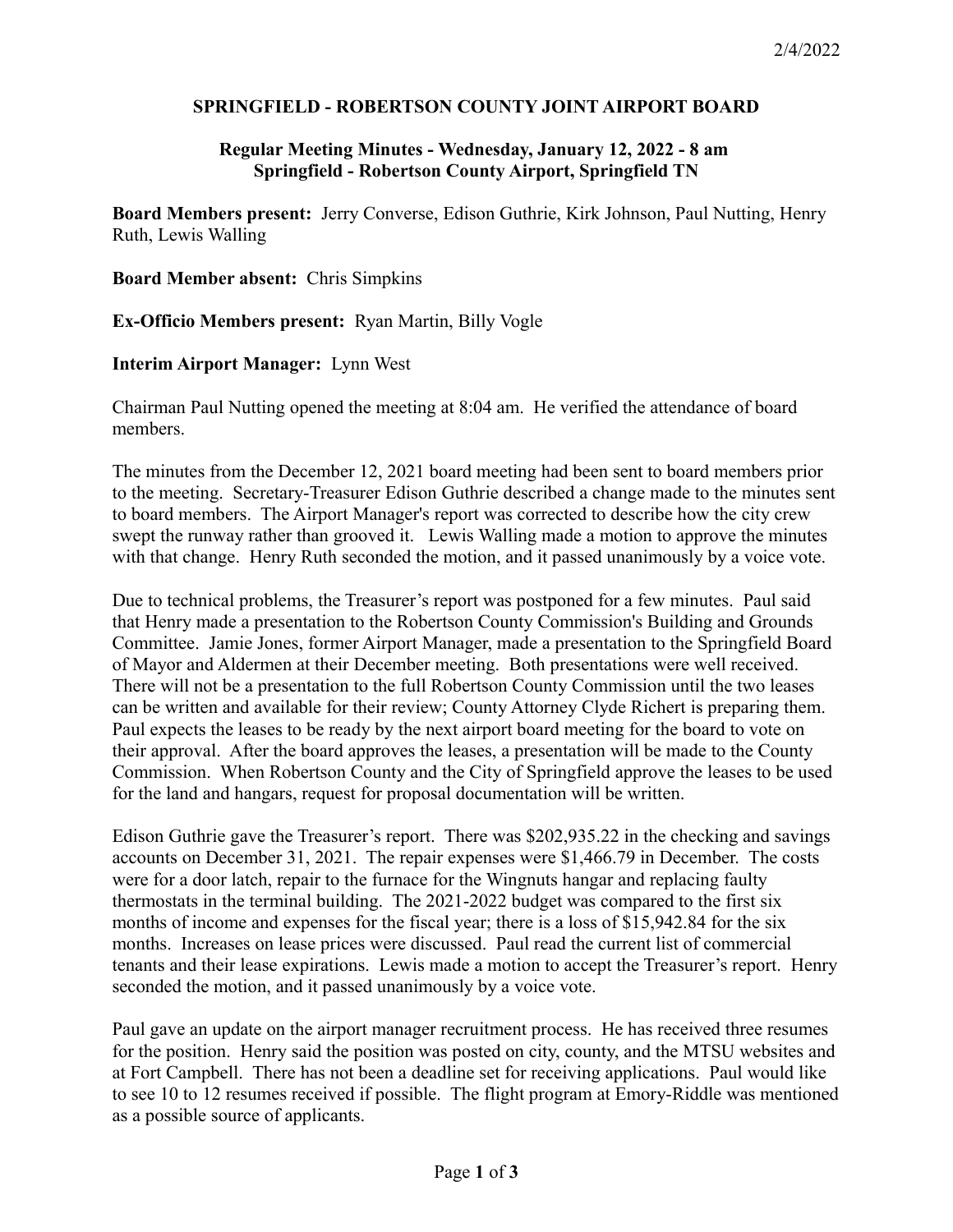Paul previously sent the board a memorandum proposed interim pay increases for airport staff, as recommended by Jamie Jones. Savings from the former Airport Manager's salary were applied to the pay increases to the Interim Airport Manager and other staff. One of the staff will be leaving soon, so her position will need to be filled.

The budget for FY 2022-2023 is due to delivered to the City of Springfield and Robertson County April 1. The Airport Board Finance Committee will meet to work on the budget along with the bookkeeper. The committee meeting will be publicly posted.

Paul will meet with Jamie Jones to review signatures needed for FAA and TDOT documents due to Paul becoming Airport Board Chairman. He will also work with Reliant Bank to update account signatories.

Paul reported the Reliant Bank debit card has been compromised. There were unauthorized charges made to the account, but they are being removed. The only credit card currently held by the Airport Board is one for Lowe's. The board discussed fraud protection benefits of a credit card and the possibility of a debit card breach removing all checking account funds. Henry made a motion to acquire a corporate credit card and terminate the debit card. Edison seconded the motion, and it passed unanimously by a voice vote.

Paul said the committee working on the airport purchasing policies will meet again; it will be publicly posted prior to the meeting. Paul said the policy will also address to use of credit cards.

Lynn West gave the Airport Manager's report. There were 4,157 gallons of aviation gas and 2,640 gallons of Jet-A fuel sold in December. Metro Nashville has had a helicopter flying near the airfield for several days recently. The airport was closed one Friday because of snow and ice. On Christmas day, the temperature was near 70 degrees; there were fuel sales that day. TDOT has delayed the ramp and runway work until FY 2023. The new fuel system will be relocated on south end of the runway. Some runway lights were damaged by a tractor; the tenant renting farmland will pay for the repairs.

Kara Zahn from the City of Springfield updated the board on plans for the retirement reception for Jamie Jones. The reception was rescheduled to Friday, January 14 due to inclement weather on the original day.

Paul read the letter of resignation submitted before the meeting from board member Kirk Johnson. Kirk's resignation will become effective January 31, 2022. He is a City/County appointee. On behalf of the entire Airport Board, Paul thanked Kirk for his service to the City of Springfield and Robertson County. A new appointment to the Airport Board will have to be made for the remainder of the unexpired term which is until December 31, 2022. Henry recommended Jamie Jones, former Airport Manager, to fill the remainder of the term. The recommendation for a new appointment will be on the meeting agenda for February.

The board members had further discussion on the location of the new fuel system. A hangar will be taken down as part of the construction, and the current fuel tanks will be removed.